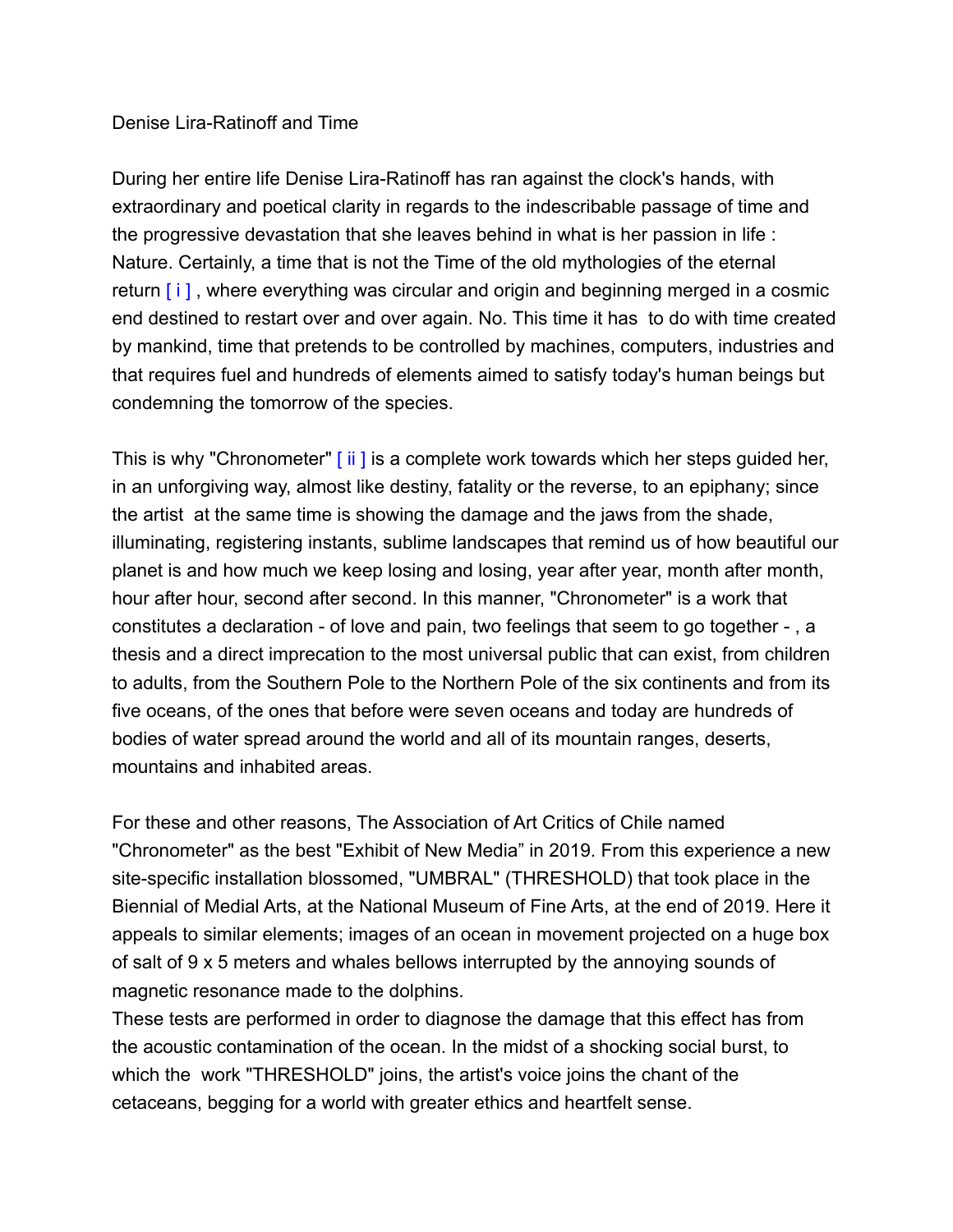From the vegetable abodes to the southern waters.

Denise Lira-Ratinoff started her installation [iii] trajectory creating uncommon constructions of bails of straw, then boldo (a type of herbal tea) and later grass in an area of open ground, like primary vegetable dwellings that were and invitation to inhabit a live Earth of a vibrant green color tree.

Later, she moved to New York and returned to submerge herself in the frozen heart of the agonizing glaciers of the Chilean Patagonia, with ice sculptures chiseled by celestial hands that year after year, month after month, hour after hour, second after second start melting, petrifying and dying.

She kept capturing the most crystalline and stormy waters in the planet, sailing through oceans and seas on every type of floating implements from the most sophisticated vessels, even brigantines passing through, with harnesses hanging from the sky where wings sprout to offer us, her spectators, the most spectacular views of the unrepeatable waves and eddy of simply of a sutil breeze that painted such a smooth swell, as well as perfectly geometrical and almost off-white, on the edge of the salted water.

In reality, each one of her works is unrepeatable, since it reflects, not "the decisive instant" of Henri Cartier-Bresson, but a unique instant. And ephemeral. Condemned to disappearing and to destruction, by the same eyes that contemplate the beauty of her work stopped in her work and do nothing to remedy what is happening in our planet. Because, since she does not tire of shouting it: "this devastation can be stopped, it is up to us to save the Earth". And she, to this cause has surrendered with integrity, in sickness or in health since an Astrocytoma has inhabited the marvelous center of her brain for years, that sometimes has played not well, but has allowed her to have an incomparable connection with the firmament and its stars, just like her name indicates  $\lceil \text{iv} \rceil$ . In addition, it has refined to a great degree her consciousness, her senses and the assessment of Time, that for all of us drains between our fingers like water, but she faces that water and photographs it, trying to hold it in every way possible.

She is definitely committed in a visceral and desperate way to this cause. Her love towards nature has no limits or frontiers and she has rendered all her Time to it, as if we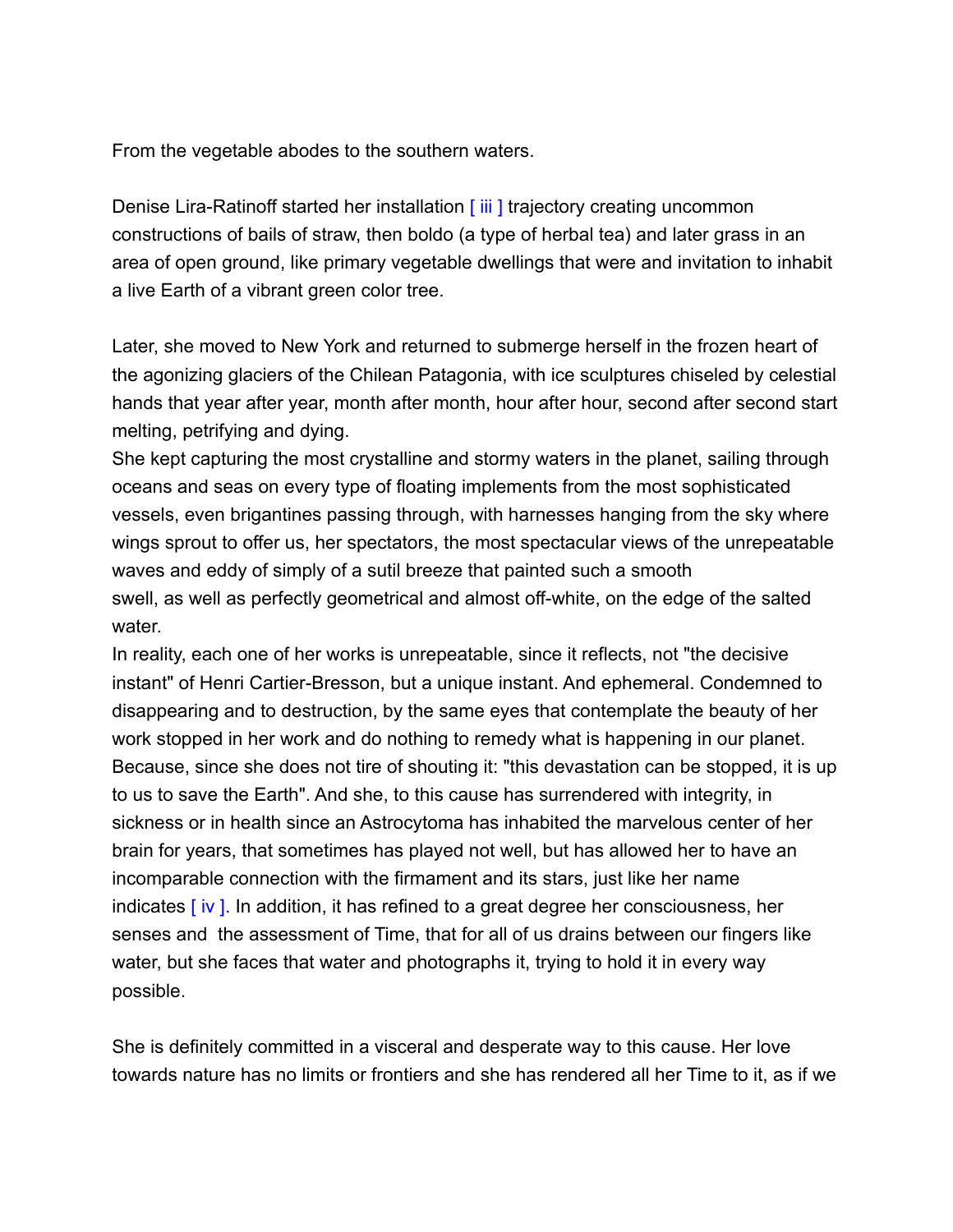were infinite, knowing that we are not. It is the way in which she has given her heart to all who surround her and to her art. Her heart and her mind are sparkling.

Sands and the millenarian cultures

Behind ice and waters she decided to conclude in the desert her photographic trilogy on extreme nature  $\lceil v \rceil$  This rough but touching and pristine landscape gave her soul back to her life, after the premature departure of her husband, which she was able to heal walking fully on the high plateaus of the Altiplano and fulfilling her artistic commitment. Years later, in the same landscape, she found her new travel companion, with whom she shares home, vacation and cause.

Hundreds of days and consecutive nights in the desert, over and over, taught her the language and the light of Atacama, in the other extreme of the country, in the north of Chile and started discovering its textures, the infinite varieties of each tone of the sky, cloud [vi ] or particle of a rock. These solitary highlands filled with vacuum and silence that she knew how to fill, discovering how the millennial gale draws grooves in the sand hills that seem works of art, granted her a meaningful international recognition. [ vii ]

Soon, she became a friend of an aged Shepherdess, Leonarda Colque, with who she lived intense moments during the lengthy walks with the llamas, goats and donkeys in the Altiplano steppes.

Together they followed the routes of the apachetas [viii] sleeping in stone shelters with the warmth of the animals, creating invaluable ties in the length of a year and the artist keeping the registries of a precious culture that is also becoming extinguished in our eyes. [ ix ]

She also climbed to the summits of Atacama, all filled with systems of symbols and legends, in order to decipher its mysteries, the color of its magma held from volcanic eruptions of immemorial times, since in the desert the yesterday and the today get confused on the line of the horizon, and nevertheless the desert is also disappearing, conquered by some mining or chemical companies; and its this courses of water, that created oasis and then saved the towns and valleys from asphyxiating their flora and fauna, becoming dry. They dry every year, every month. every day, every hour, every second, a little more.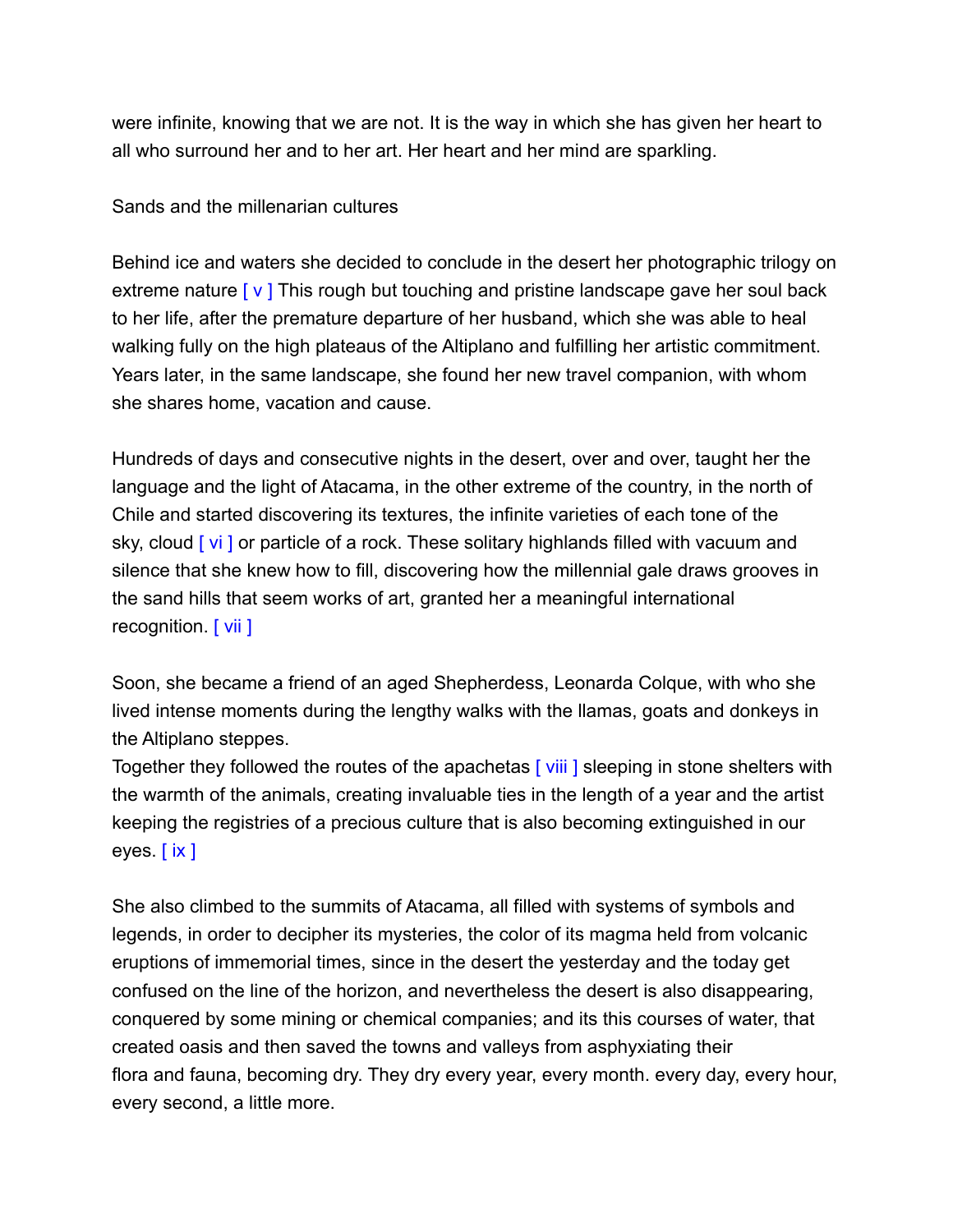Many flamingos, birds and stars in those latitudes appear dead in banks that today are only stony.

Denise does not sleep. Especially when she is working, when she is on sight. "There is no Time - she states -, there is no time available". Each image that she has taken no longer exists.

And she goes back to cry out for the screams on behalf of the nature that is losing its voice.

Then, she started doing bails again, this time with tons of flattened plastic containers, those that most often end up in the oceans, specifically swallowed by cetaceans and large fish and once that they break down, in thousands of birds and smaller fish. In the same manner, through this feeding chain, they come back to our organisms. Today we all have plastic in our interior; we are all plastic.

These bails of crushed bottles, to which hundreds of residues of solid plastic  $[x]$  are added she piles them up one on top of the other to build a tunnel, that is the conductive thread of "Chronometer". It's a dark and long passage into which one enters barefoot  $[x_i]$  on a mirrored plate, where the solitary walker is reflected. As one keeps going in, the man, the woman or the child start feeling each time more oppressed and more desolate and the notion of time keeps getting lost, because once again we are in a time outside of the Time, where this human being is responsible today for having created a time foreign to the Time and can witness or experiment how the passage of the years, months, days, hours, seconds carry the irreversible consequences towards nature. She shows it to us.

Makes us walk in the dark towards a cliff where one expects to reach a precipice of destruction, abyss and eternal silence, where all the oceans, stars and mountains will succumb. All that comes to mind while one tries for the vision to get used to the darkness and the lungs to the breath that the plastic smell sends out, to that stench of pure chemistry, while we keep advancing carefully through a labyrinth of waste of liquid and solid containers that we have eaten and drank. As if we owned everything that surrounds us and she knows that well, may it endorse that old saying no longer makes sense, since we have eaten and drank, today can be taken away from us, more so, we are driving coming generations from it, that will not be able to enjoy the most precious gift of Creation: Nature, the source of life. More so, she seems to be able to show how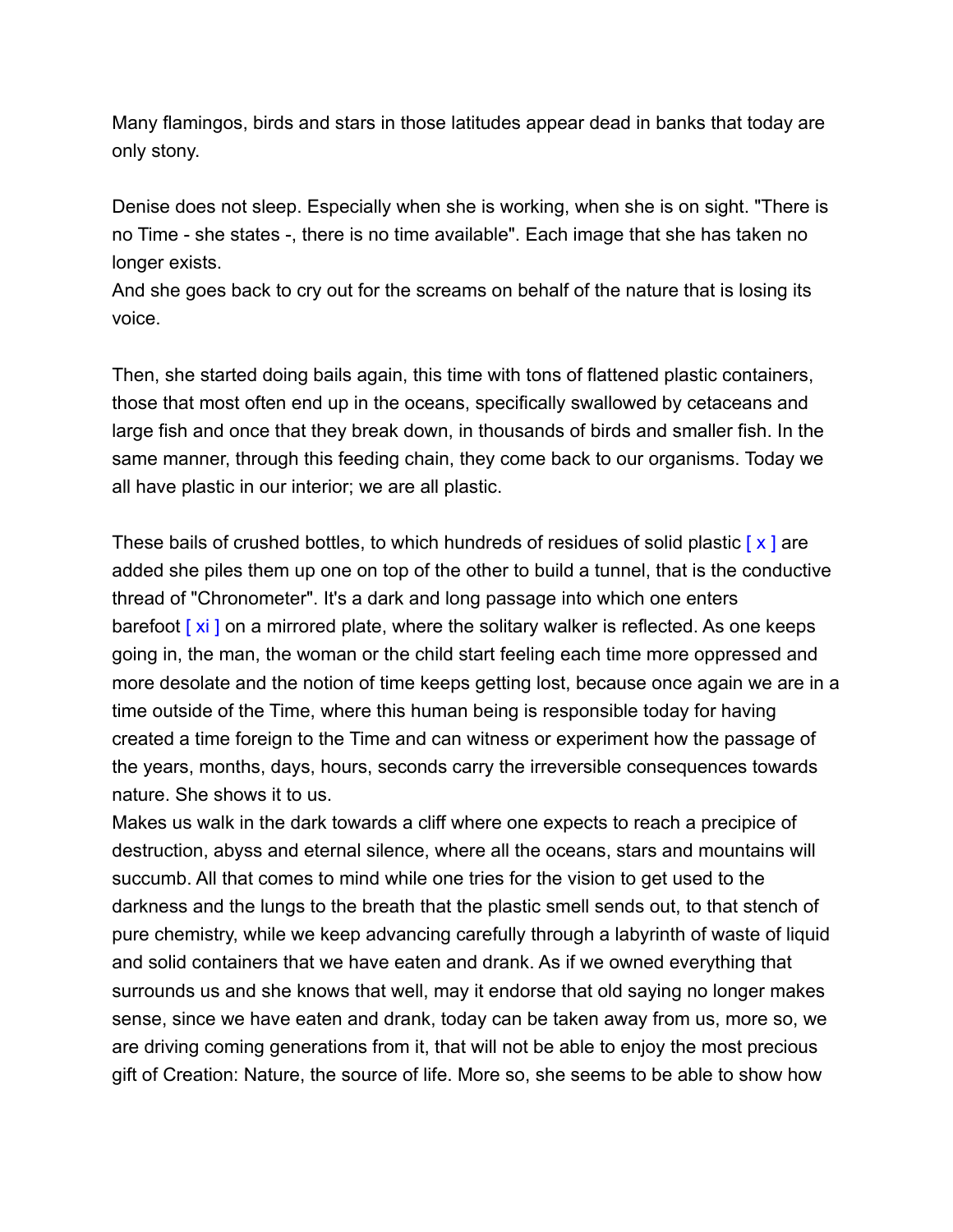we are pushing those new generations to the precipice of destruction, abyss and eternal silence…

Nevertheless, Denise's tunnel does not take us there, but, on the contrary, to a postcard of Eden, Dante's Paradise and his nine heavens; the first reflected in a lunar shape, which is the one that takes the striking image of an ice flow photographed with the radiance stopped by Time. This is to say, a fragment of the firmament of ice, that she freezes in that image for us to stop the time and maybe to remind us that there was a Time that was beautiful and we were truly free. And we kept all of our dreams in crystal castles; which have started vanishing, because this time outside the Time that building only obeys to the inconsistency of a world based on instant profit, a world whose values also melted, becoming water.

This is why "Chronometer" finally leads us to the sea, to a cliff that roars under our feet thunders and shakes the foundation of our humanity, in a video coproduced by Denise Lira-Ratinoff and Patricio Aguilar Díaz. [xii] An ocean that roars like a hurt, disoriented and frightened animal. Like so many of the whales that visit our coastline, today confused by so much submarine noise, a product of tourism or fishing ships, sonars, salmon ladders; sounds that Denise reproduces for us in order to make us feel in our own flesh that acoustics contamination that bothers and sometimes drives the population of our oceans crazy.

Frightening episodes have taken place lately due to this and or other pollutions in the waters, such as the massive loss of life of species in different parts of the planet and one, particularly sad in the well named Gulf of Sorrows (Golfo de Penas), where more than 300 whales died in 2015, without an apparent cause.

In these southern solitudes under a universal firmament, those innocent souls suffer in our consciousness. Denise also brought to us their chants recorded by multinational teams of Marine Biologists and other scientists [ xiii ] focused on deciphering the mystery of their melodies. Are they chants of love, of mental derangement or loss of hope?

Finally, Denise Lira-Ratinoff takes us to a beach that she created with two thousand kilos of salt that she transported with her passionate work team, because she is a soul that knows how to multiply herself in many other souls when she wants to build her work and her message. Her beach of white salt is so beautiful,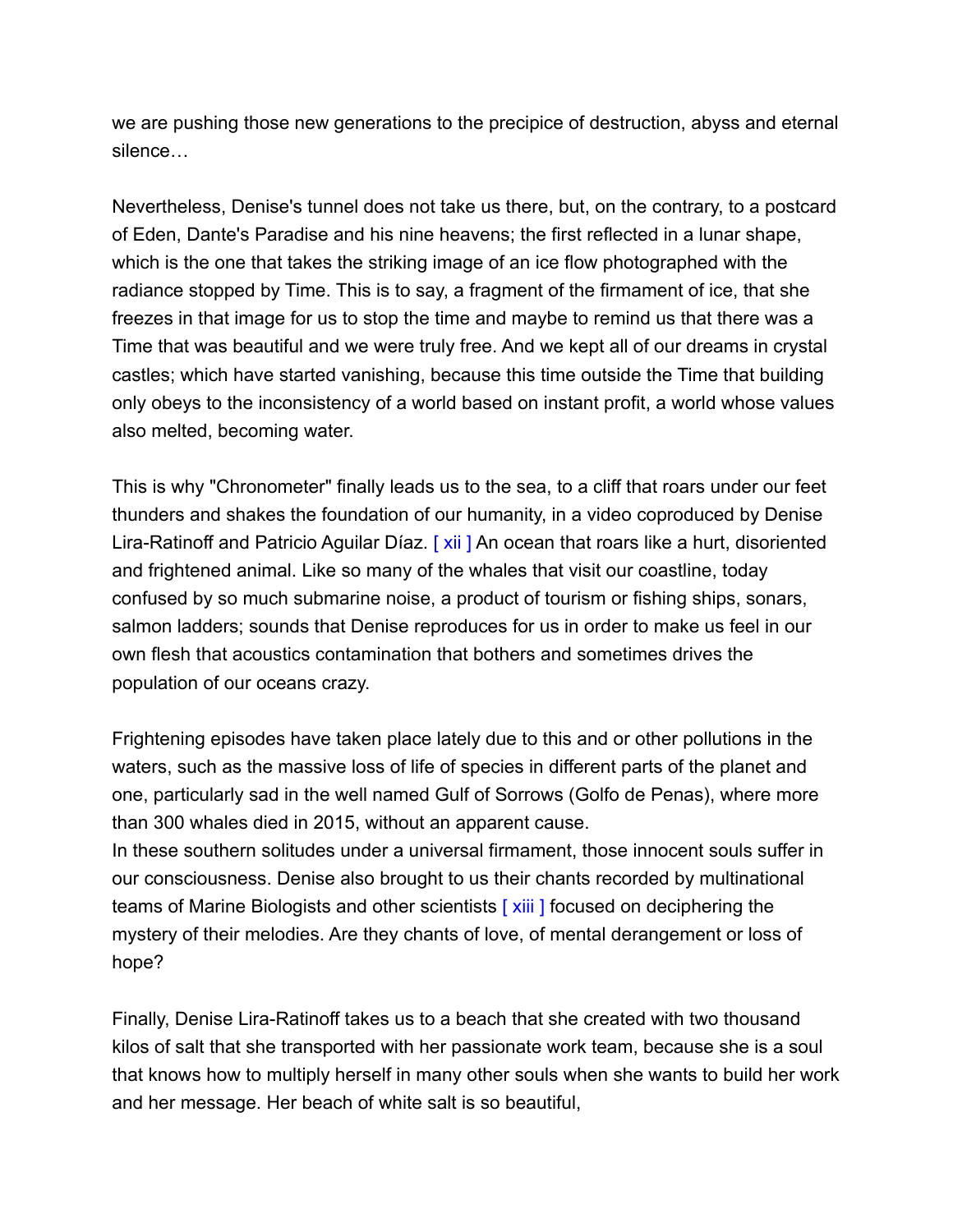from where starting at the roof of this small space at the Museum of Visual Arts, projects images of waves of our Central Pacific, so pleasurable, simple and neat, that it makes it seem that in the long run it is not that difficult to create beauty, in lieu of an abyss. Nevertheless these images at time are interrupted by others, by recordings of the so called "raschel mesh" that have also visually contaminated our landscapes. The projection of the mesh bothers, but then the sea reappears and for a moment it is forgotten, yes, everything can be forgotten, for a moment its even better to forget it, but Denise does not allow us to do it - Not to overwhelm us, but to endorse: it is not that difficult to create beauty, in lieu of the abyss. It is what she has accomplished, at the price of running against time, of singing, of reflecting what Mother Nature has given us. Time is a river, she concludes quoting the U.S. artist Paul Teck (1933 - 1988). For the people of Atacama, the Milky Way is a "river of Souls", that all of our ancestors [ xv ] have crossed, from the era where Time was still circular.

Marilú Ortiz de Rozas

 $\overline{\phantom{a}}$  , where  $\overline{\phantom{a}}$  , where  $\overline{\phantom{a}}$  , where  $\overline{\phantom{a}}$ 

PhD in Literature, Université de Sorbonne-Nouvelle

Member of the Chilean section of the International Association of Art Critics.

NOTES:

[i] Cf. Mircea Eliade, "The myth of the eternal return".

[ii] Name of the Installation Exhibit of Denise Lira-Ratinoff (Santiago, 1977), along with Patricio Aguilar Diaz (Molina, 1961), presented at the Museum of Visual Arts in Santiago, MAVI, from January 5th. thru February 10, 2019.

[ iii ] Before this stage that she started in the nineties, she was dedicated to engraving, painting and drawing. She was educated in Chile (Finis Terrae University), continued her studies in San Miguel de Allende, Mexico (1995/6), in Cuba (1996/7), where she worked for a year with the Lithography Studio of the Cathedral, also called Experimental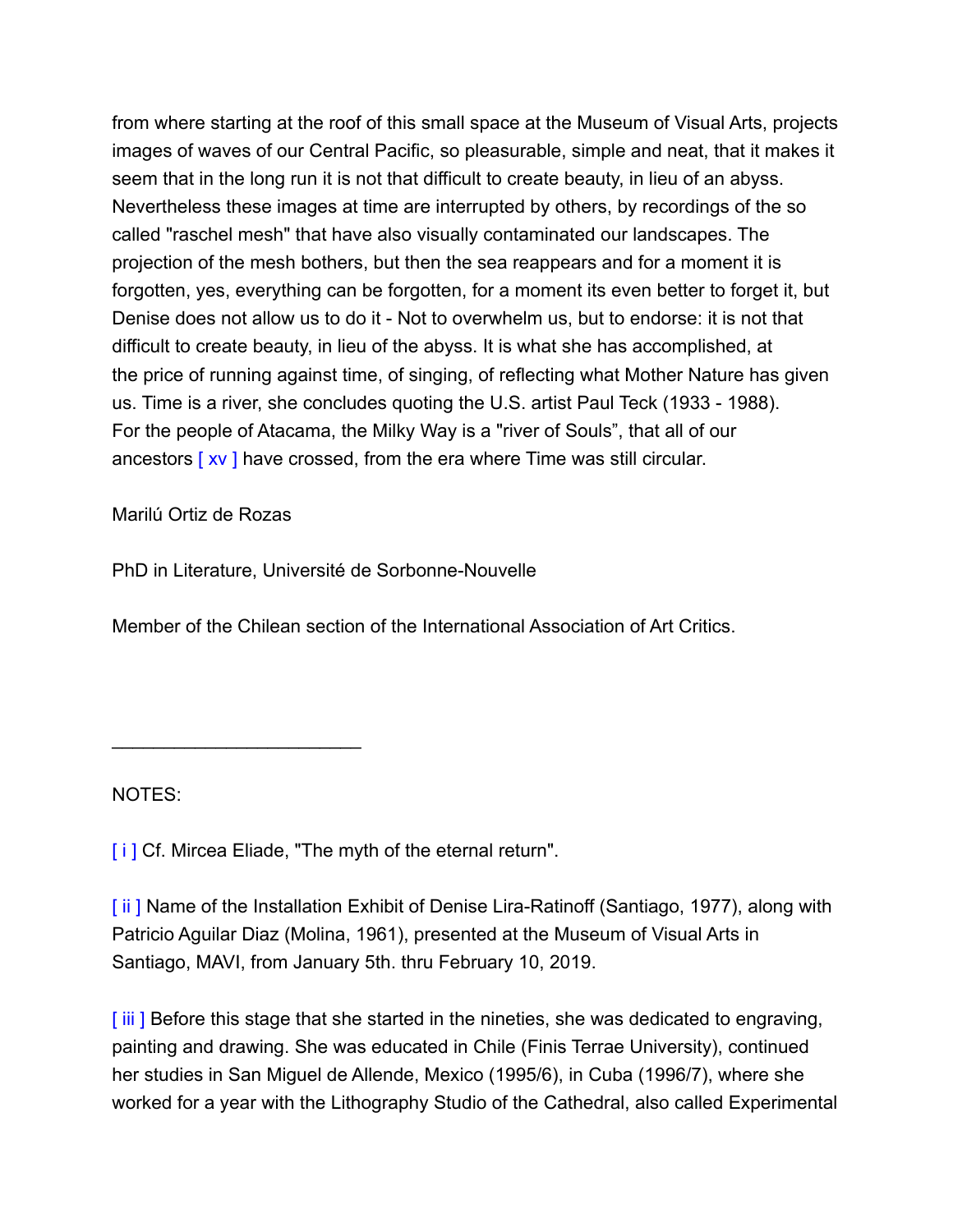Studio of Graphics in Havana, by invitation of the cuban artist Manuel Mendive; and later in the United States.

[ iv ] The Astrocytoma was discovered in 1997 and the drawings, etchings and paintings by Denise Lira-Ratinoff curiously announced the health problem that was about to happen, confirming the special connection that some artists achieve with "what is invisible to the eyes" as Antoine de Saint-Exupery would have said.

[v] She dedicated almost a decade to this trilogy, from 2007 until 2017, approximately. It includes photographs and registries in video.

[vi] Native brush from the Altiplano region, that looks similar to moss.

[vii] She received an honorable mention in the 9th. Annual International Color Awards, with 5 thousand participants from around the world, among a number of other recognitions and awards.

[ viii ] An "apacheta" is a heap of stones that the villages of the Andes in the southern region, place one on top of the other, as an offering to the Pachamama, their ancestors or other deity at special areas of the roads.

[ix] She spent one year with Leonarda Colque and brought her to Santiago, being the first time that she visited the capital. "Together we had a lot of new experiences, both for her and for me, says Denise.

 $[x]$  Provided by TriCiclo, a company that aims to make a change through recycling.

[xi] One has to remove the shoes to wear special covers for the the feet, in order to go in with respect towards the Installation

[ xii ]This video, observed through glass in the tunnel's floor, beneath the spectator, has a zenithal view of the Pacific Ocean, evocative of the oceanic trench of the Marianas, the deepest in the planet and it looks as if a cascade of solid residues where falling into the ocean.

[xiii] From the MERI Foundation.